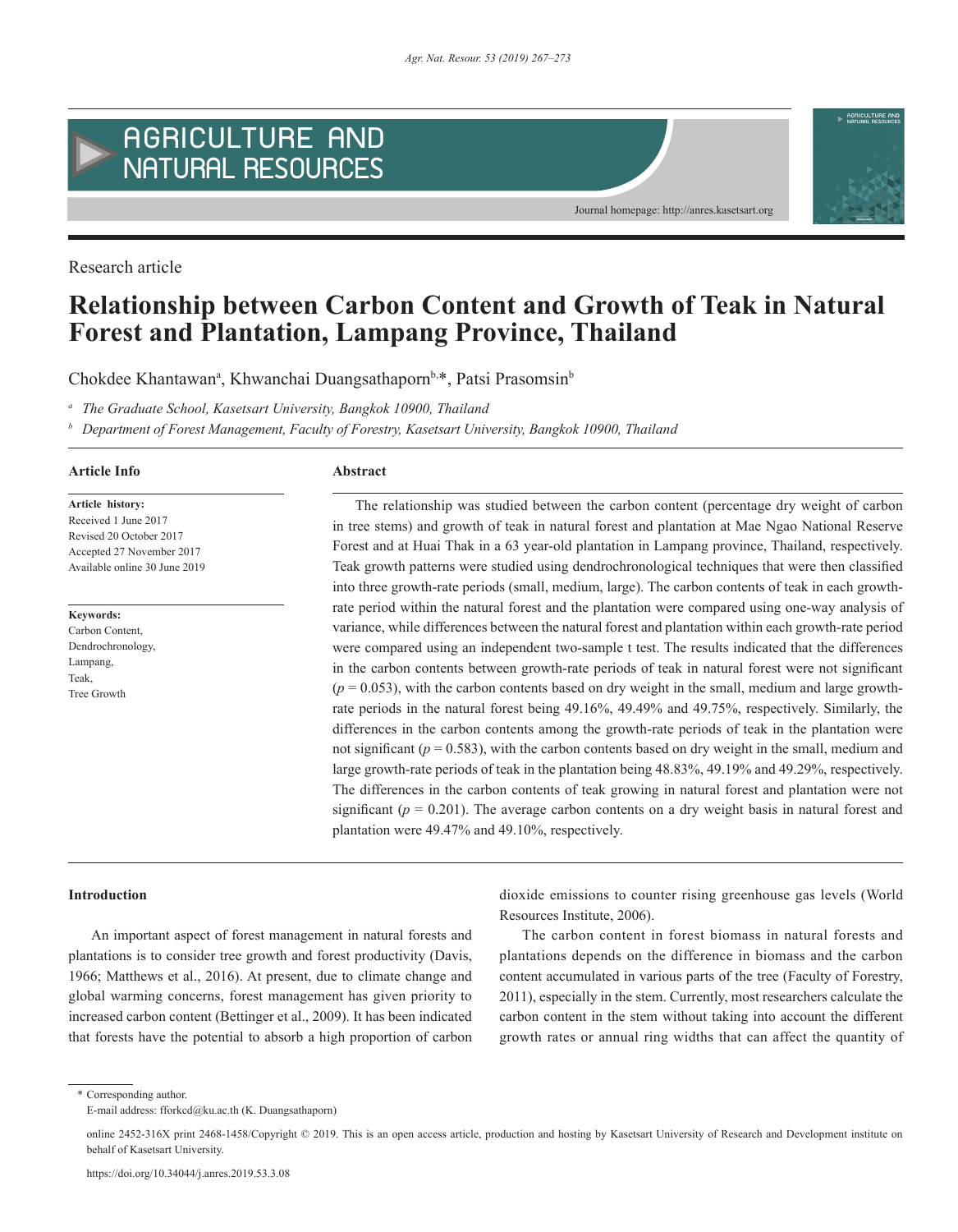carbon in the wood. Owing to different annual ring widths, the cell wall thickness is different between the annual rings (Puangchit, 2007), resulting in differences in the density of wood. (Premyslovska et al., 2007; Franceschini et al., 2010) There exists a negative relationship between the annual ring width and wood density (Franceschini et al., 2010; Majid et al., 2012), which may result in different carbon contents in different sections of the wood.

To manage natural forests and plantations with regard to conservation or carbon content, information on tree growth and the amount of carbon in the wood each year where there are different growth patterns is important. Therefore, tree ring measurements need to be undertaken every year to study long-term growth information and this requires a substantial budget.

Tree growth studies of tropical species are difficult as there are usually no clear tree-ring boundaries, though this is not the case with teak, which has distinct annual growth rings (Palakit et al., 2012; Rathore and Jasrai, 2013). Over the years, teak has been used to study long-term environmental changes based on analysis of the annual rings, using dendrochronological techniques (Fritts, 1976; Madany and West, 1982; Sheppard et al., 1988; Schweingruber, 1996).

The purpose of this study was to investigate the relationship between the growth of teak and the carbon content during different teak growth-rate periods (small, medium, and large). Teak radial growth was analyzed using dendrochronological techniques in the Laboratory of Tropical Dendrochronology, Faculty of Forestry, Kasetsart University, Bangkok, Thailand using core samples taken to determine the carbon content. Subsequently, a comparison was undertaken of the carbon contents during each growth-rate period in natural forest and plantation in Lampang province, Thailand, (in the Mae Ngao National Reserve Forest and in a 63 year-old plantation in Huai Thak , respectively).

#### **Materials and Methods**

# *Study area*

The study sites were located in the natural forest of Mae Ngao National Reserve Forest with a total area of 64,373 ha and in a plantation at Huai Thak established in 1952 with a total area of 39 ha. Both study sites were located in the Banghuad sub-district, Ngao district, Lampang province, northern Thailand (18°15'N, 99°30'E) as shown in Fig. 1.

## *Sample tree selection*

A sample of 21 trees was subjectively selected in the natural forest adjacent to the study plantation (to control environmental factors). Trees within the natural forest that were dominant with a straight trunk, having little defect and low scar occurrence and disease were considered for sampling (Ferguson, 1970; Fritts, 1976).

Teak inventory sample tree data collected from temporary sample plots installed using the systematic sampling method (Cochran, 1963) at the Huai Thak plantation that was established in 1952 were pooled. The inventory sample tree data were used to construct a tree distribution of the diameter at breast height (DBH; at 1.3 m above the ground) outside bark. This DBH distribution was divided into three classes (low, medium, high). Next, the optimum number of subsample trees for coring (*n*) was calculated using Equation 1 based on Shiver and Borders (1996):

$$
n = \frac{\mathfrak{t}^2 (CV)^2}{AE^2} \tag{1}
$$



**Fig. 1** Locations of study areas in natural forest (right sector of Mae Ngao National Reserved Forest) and Huai Thak plantation in Lampang province, Thailand.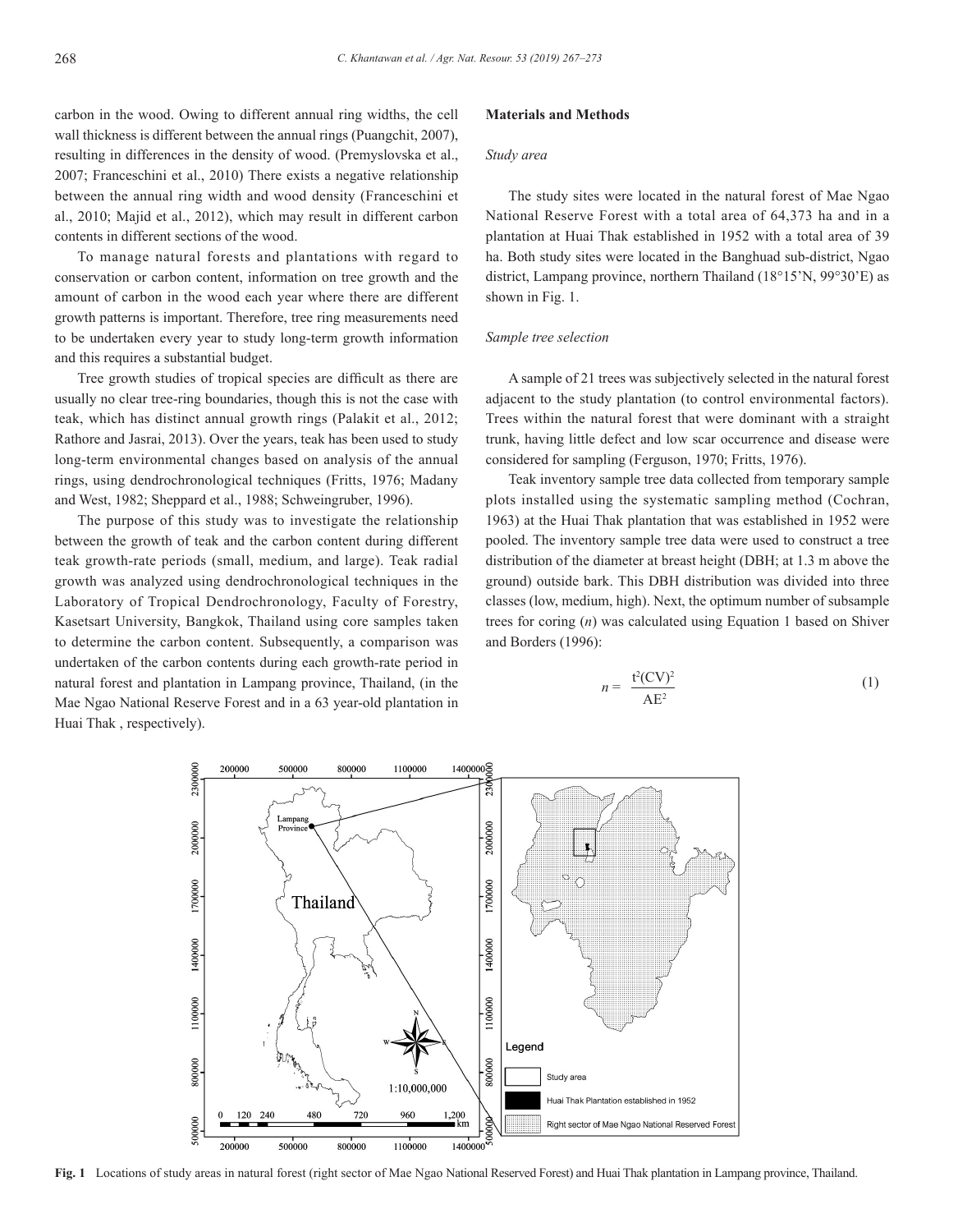where  $n$  is the target number of sample trees; t is the confidence value at the 95% probability level; CV is the coefficient of variation for DBH (43%, from the inventory); and AE is the allowable standard error in DBH (10%). Then, the sample trees for coring were selected from each of the three classes of DBH distribution (low, medium, high), with 10 trees selected at random from each class. In total, 83 samples trees were selected for coring. This was higher than the calculated optimal sample size of 72 trees, based on Equation 1.

#### *Sample core collection*

Sample cores from the selected sample trees in the natural forest and plantation were collected according to two objectives: 1) analyze growth patterns and 2) to calculate the amount of carbon content in teak. Samples were drilled from the bark into the pith in the center of the tree using an increment borer at a height of 1.3 m from the ground. Four cores per sample tree in two perpendicular directions (two sample cores for each of the north-south and east-west directions) were taken with a total of 134 cores as shown in Table 1. Tree core samples were stored in plastic tubes and transported to the laboratory for further analysis.

#### *Tree core sample preparation and measurement for growth analysis*

The tree core samples were prepared in the Laboratory of Tropical Dendrochronology, Faculty of Forestry, Kasetsart University, Bangkok, Thailand following the standard methods of dendrochronology (Stokes and Smiley, 1996). Each tree core sample was removed from the plastic tube and mounted using glue on a slate and left at room temperature for 2–3 d until the glue had completely dried. The samples were scrubbed with sandpaper of several grades until the boundaries of annual rings were clear enough for microscopic investigation. Cross-dating and cross-matching techniques were used to define the growth ring during each year (Fritts, 1976; Ferguson, 1970). The accuracy of growth ring identification was verified using the program COFECHA (Holmes, 1983) that assesses the quality of cross-dating and measurement accuracy of a tree ring series, after each ring had been measured to a resolution of 0.001 mm.

# *Tree core sample preparation and measurement for carbon content analysis*

Tree core samples for carbon content analysis were removed from the plastic tube and the bark and pith in the core sample were cut off using a surgical blade. The diameter of sample cores was measured using a set of Vernier calipers and the fresh weight of the sample core was also noted. The sample was then oven dried at 80°C for 24–48 hr to constant weight to determine the final dry weight of the sample core.

## *Carbon content analysis of teak*

Classification of growth-rate periods was based on annual ring width data with carbon content analysis. The total annual ring width data (minimum, maximum, average of annual ring width data) were calculated and classified into the three growth-rate periods as small growth-rate period (annual ring width 0–3 mm/yr), medium growthrate period (annual ring width 3–6 mm/yr) and large growth-rate period (annual ring width 6–12 mm/yr).

After the growth rate classification, the core sample was cut for carbon content analysis in each annual ring. According to growth-rate periods obtained previously, the annual ring width pattern in each annual ring was compared with sample cores for growth measurement. The sample cores in each growth-rate period were then placed in bags and labeled with a code.

All core samples in each growth-rate period were oven-dried at 80° C, powdered and then used for estimation of carbon. The carbon content in the samples was measured using a CHN analyzer (2400 series II CHNS/O Elemental Analyzer; PerkinElmer; Waltham, MA, USA). Each resultant carbon proportion was obtained as a percentage.

# *Statistical Analysis*

The One-way Analysis of Variance was used to analyze the data of the carbon contents of teak in each growth-rate period within the natural forest and plantation (significance was tested at  $p \le 0.05$ ). The carbon contents during each growth-rate period of teak found in the natural forest and the plantation were compared using an independent two-sample t test (significance was tested at  $p < 0.05$ ).

#### **Table 1** Teak samples obtained from Mae Ngao National Reserved Forest and Huai Thak plantation in Lampang province**,** Thailand

| Forest type    | Number of sample trees | Number of sample cores |                             |       |  |
|----------------|------------------------|------------------------|-----------------------------|-------|--|
|                |                        | For growth analysis    | For carbon content analysis | Total |  |
| Natural Forest | Ι8                     |                        | 30                          |       |  |
| Plantation     | 19                     |                        | $24*$                       | 62    |  |
| Total          |                        |                        | 60                          | 134   |  |

\* Since teak growing in the plantation had diameter at breast height variance less than in the natural forest, three dimeter classes were used, with four trees chosen randomly in each class, resulting in 12 trees and 24 cores in total.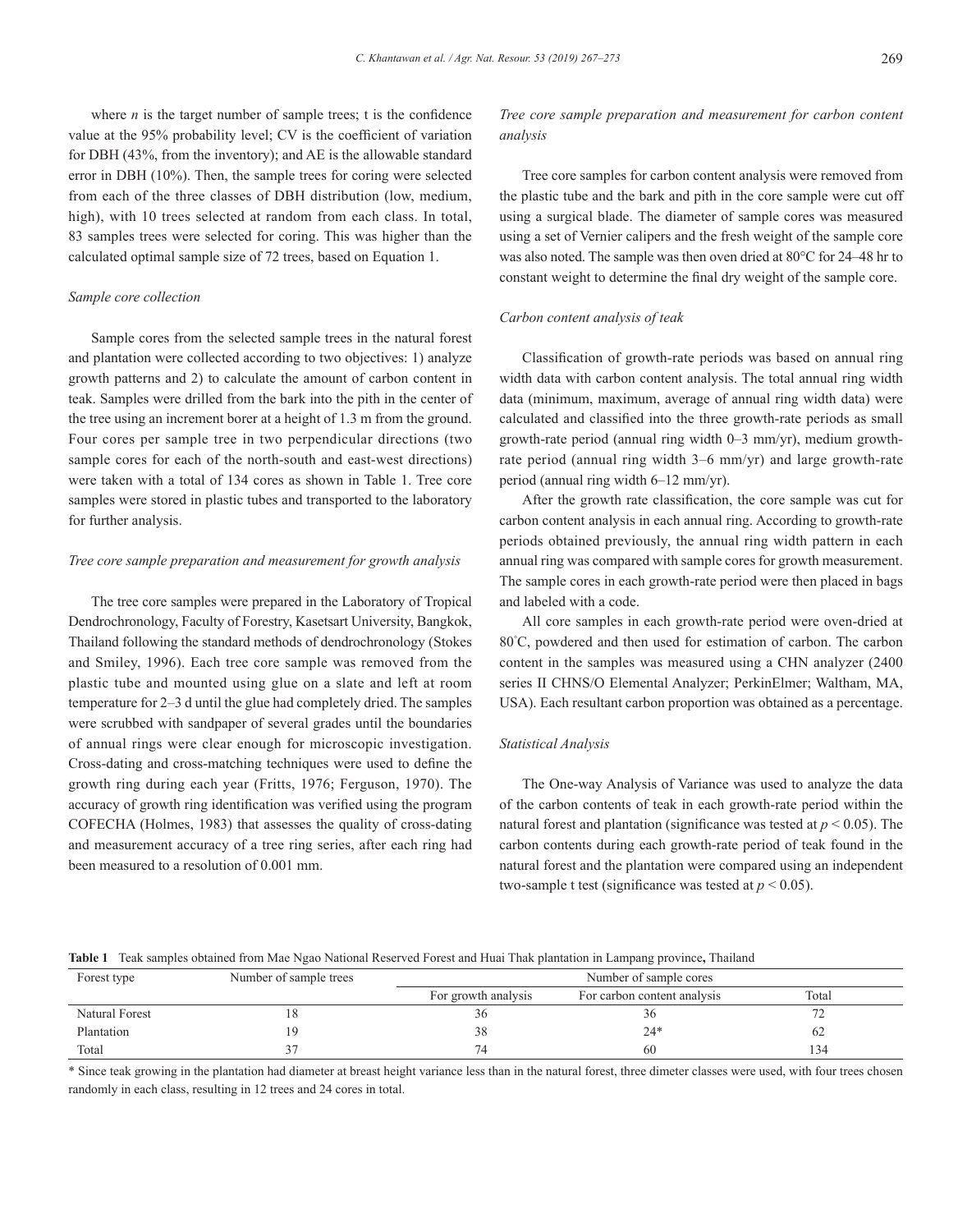#### **Results**

#### *Teak growth*

The number of rings taken at DBH in each sample core varied between 23 and 63 rings in the natural forest. The DBH range was 26.1–53.8 cm, with an average of 40.1 cm. The radial growth of teak in the natural forest had a mean annual increment of diameter at breast height  $(MAI<sub>DBH</sub>)$  in the range 1.082–2.767 mm/yr, with an average of 2.004 mm/yr. The current annual increment of diameter at breast height  $(CAI_{DBH})$  was in the range 0.707–7.072 mm/yr, with an average of 2.757 mm/yr. As shown in Fig. 2, the trend in the radial growth of teak during the first period was slow with 1–30 rings and a narrow annual ring width (average 3.235 mm). After that, the growth increased (average 5.936 mm).

The teak sampled in the Huai Thak plantation was aged about 63 yr. There were 61 rings identified in the core taken at DBH. The DBH was in range 32.3–56.8 cm, with an average of 44.2 cm. The radial growth in the plantation was mostly constant, as indicated in Fig. 3. The growth rate was stable, especially during terminal growth. The  $MAI<sub>DBH</sub>$  was in the range 2.992–5.249 mm, with an average of 4.281 mm and the  $CAI<sub>DBH</sub>$  was in the range 0.956–7.485 mm/yr, with an average of 3.281 mm/yr. The trend in radial growth during the initial period was in the range 1–16 rings with an average annual ring width of 5.083 mm/yr, and after that, the annual ring width decreased and was constant for 37 rings (average 2.586 mm).

*Relationship between growth of teak and carbon content during each growth-rate period of teak*

During each growth-rate period of teak in the natural forest, the carbon content and growth were not significantly difference. As indicated in Table 2, the average carbon content of the dry weight during the periods of small growth rate (annual ring width 0–3 mm/yr) was 49.16%, for medium growth rate (annual ring width 3–6 mm/yr) was 49.49% and for large growth rate (annual ring width 6–12 mm/yr) was 49.75%.

The same analysis to investigate a relationship between the growth of teak and the carbon content in the plantation also indicated that carbon content during each growth-rate period of teak was not significantly difference. The average carbon contents of the dry weight during small (annual ring width 0–3 mm/yr), medium (annual ring width 3–6 mm/yr) and large growth-rate (annual ring width 6–12 mm/ yr) periods were 48.83%, 49.19% and 49.29%, respectively (Table 2).

#### *Comparison of carbon content of teak in natural forests and plantation.*

A comparison of the carbon content during each growth-rate period of teak in the natural forest and plantation indicated there was no significant difference for any of the three periods (Table 2).

From Table 2, the average carbon content percentages of the dry weight during the small growth-rate period in the natural forest and the plantation were 49.16% and 48.83%, respectively, during the medium



**Fig. 2** Current annual increment (CAI) and mean annual increment (MAI) of teak in the study area (right sector of Mae Ngao National Reserved Forest)



**Fig. 3** Current annual increment (CAI) and mean annual increment (MAI) of teak in the study area in Huai Thak plantation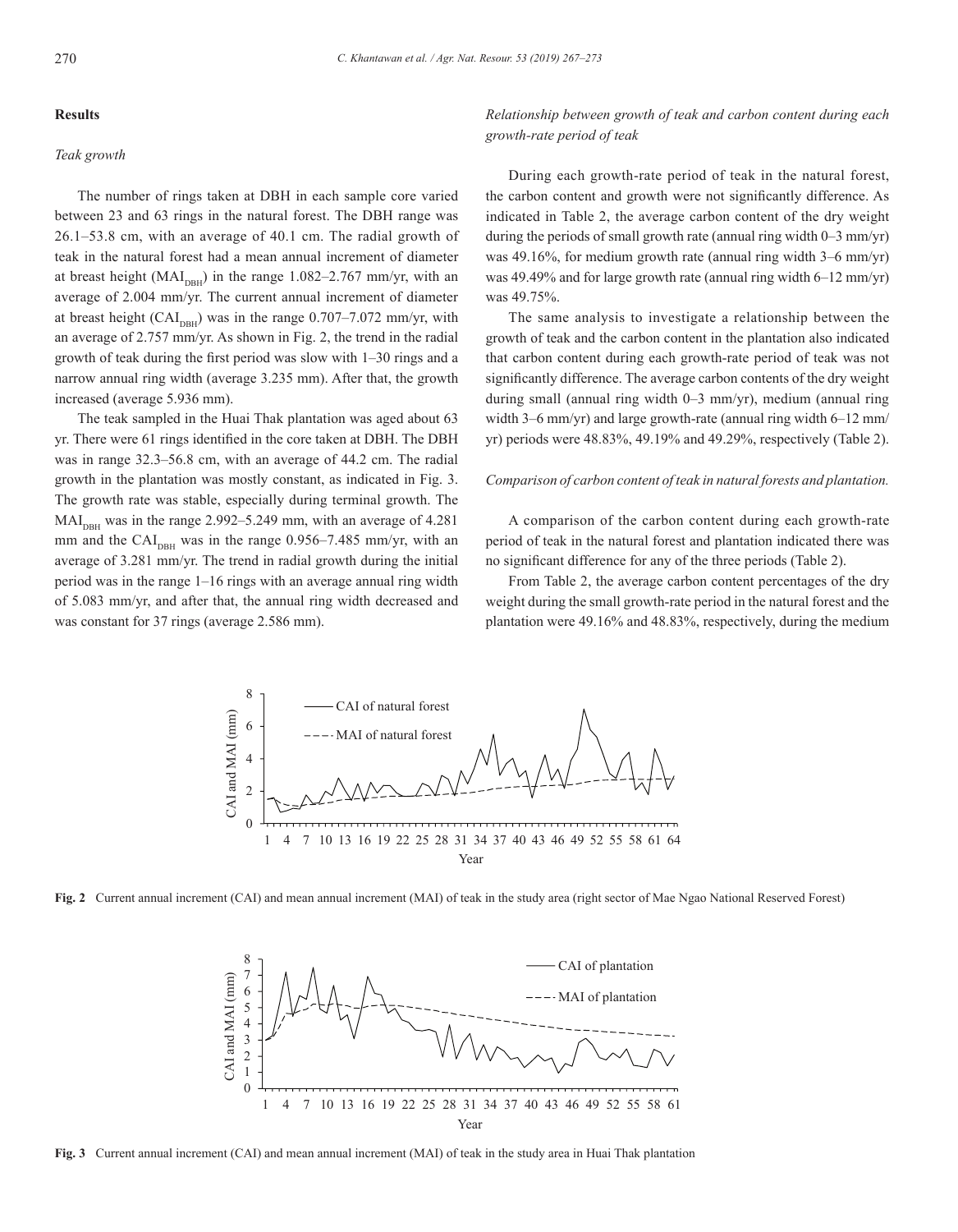**Table 2** Comparison of carbon content during each growth-rate period of teak in the natural forest and the plantation

**Table 3** Comparison of overall carbon content of teak in the natural forest and the plantation

| Forest type    | Number of sample trees | Average carbon proportion $(\%)$ | Standard deviation (%) | : value | value / |
|----------------|------------------------|----------------------------------|------------------------|---------|---------|
| Natural forest |                        | 49.4                             | 0.909                  | .308    | 0.20.   |
| Plantation     |                        | 49.10                            | 0.621                  |         |         |

growth-rate period were 49.49% and 49.19%, respectively, and during large growth-rate period were 49.75% and 49.29%, respectively. Similar values for the overall carbon content were obtained for teak in natural forest and plantation (Table 3). The average wood carbon content percentages of dry weight in the natural forest and plantation were 49.47% and 49.10%, respectively (Table 3). In addition, the carbon contents in the natural forest and plantation were not significantly different.

# **Discussion**

Large

The number of rings found in the Mae Ngao National Reserved Forest was in the range 23–63 rings, with a mean DBH of 40.1 cm and an average ring width of 2.757 mm, which were comparable to teak tree studies done in other locations. For example, a 60 year-old teak growing in the natural forests of India had a DBH of 48 cm (Gyi and Tint, 2017) which was similar to the current study. Average ring widths reported in a 99 year-old teak in Myanmar were around 3.36 mm (Pumijumnong, 1999) which were different from the current study. However, the ring width of wood is based on aggregate factors such as the age-related growth trend due to normal physiological aging processes, the climate during that year, the occurrence of disturbance factors within the forest stand (for example, a blow down of trees), the occurrence of disturbance factors from outside the forest stand (for example, an insect outbreak that defoliates the trees causing growth reduction) and other random (error) processes not accounted for by these processes (Fritts, 1976).

Tree cores in the Huai Thak plantation indicated the age was 63 years, with an average DBH of 44.2 cm and average ring width of 3.281 mm, comparable to teak tree plantations reported in other locations. For example, teak growth studies in East Timor reported diameters around 38–43 cm (Thomas and Martin, 2012) for trees aged 50–60 yr and were comparable to a teak tree study with high growth in very favorable conditions in India, with reported diameters around 48 cm for trees aged 40 yr (Priya and Bhat, 1999). Teak growth in the current study was initially rapid, slowing down after 15 yr or 20–25 yr, which corresponded to the juvenile stage (Priya and Bhat, 1998; Bhat et al, 2001; Kumar et al., 2002). A similar trend was noted in Trinidad with the growth of teak slowing down after 25 yr (Schmincke, 2000). The growth rate has been reported to be rapid from 25–30 yr and subsequently slower up to 60 yr (Bhat et al., 2001), which was similar to the teak growth pattern reported by Sangram et al. (2016). The average ring width in each period of teak in the current study as well as that reported by Bhat et al. (2001) was 6.6 mm in the juvenile wood and 2.5 mm in the mature wood. Williamson and Wiemann (2010) found that the specific gravity of wood was closely linked with the mechanical properties of wood and with carbon storage. The juvenile wood had a wide ring width (average 6.6 mm) and the mature wood had a narrow ring width (average 2.5 mm).

The study of teak trees in natural forests and plantations, was reported by Michael (1994) and is summarized below. He indicated that trees occurring in natural forests have different growth patterns compared to those in plantations, with an early stage of extremely slow diameter growth while the sapling is dominated by other dominant trees. This is followed by an intermediate stage, when the tree grows more rapidly but the growth is still severely affected by larger neighbors. Trees in the final stages of growth have a large, free, well-developed crown and trees of a similar size are few and distant. On the other hand, the growth rate in tree diameter in plantations, during the early immature stage is not affected by competition to a large extent, before canopy closure because of the even spacing of the planted trees. During the responsive middle stage, as a result of canopy closure, the annual ring width decreases, but responds quickly to treatment such as thinning and fertilizing and is followed by the final (mature) stage, when the annual ring width is narrow and is not so markedly responsive to treatment.

The average carbon contents of the dry weight in the teak stems in the Mae Ngao National Reserved Forest and the Huai Thak plantation were 49.47% and 49.10%, respectively. Similar results in teak stems have been reported with an average carbon percentage of 49–50% of the dry weight in hardwood species (Lamlom and Savidge, 2003; Wachcharangkur et al., 2005). Other researchers reported the carbon content of teak stems in Thailand have a mean value of 46.60% of the dry weight (Treepattanasuwan et al., n.d.) and 48.10% of dry weight (Faculty of Forestry, 2011), which were lower than recorded in the current research.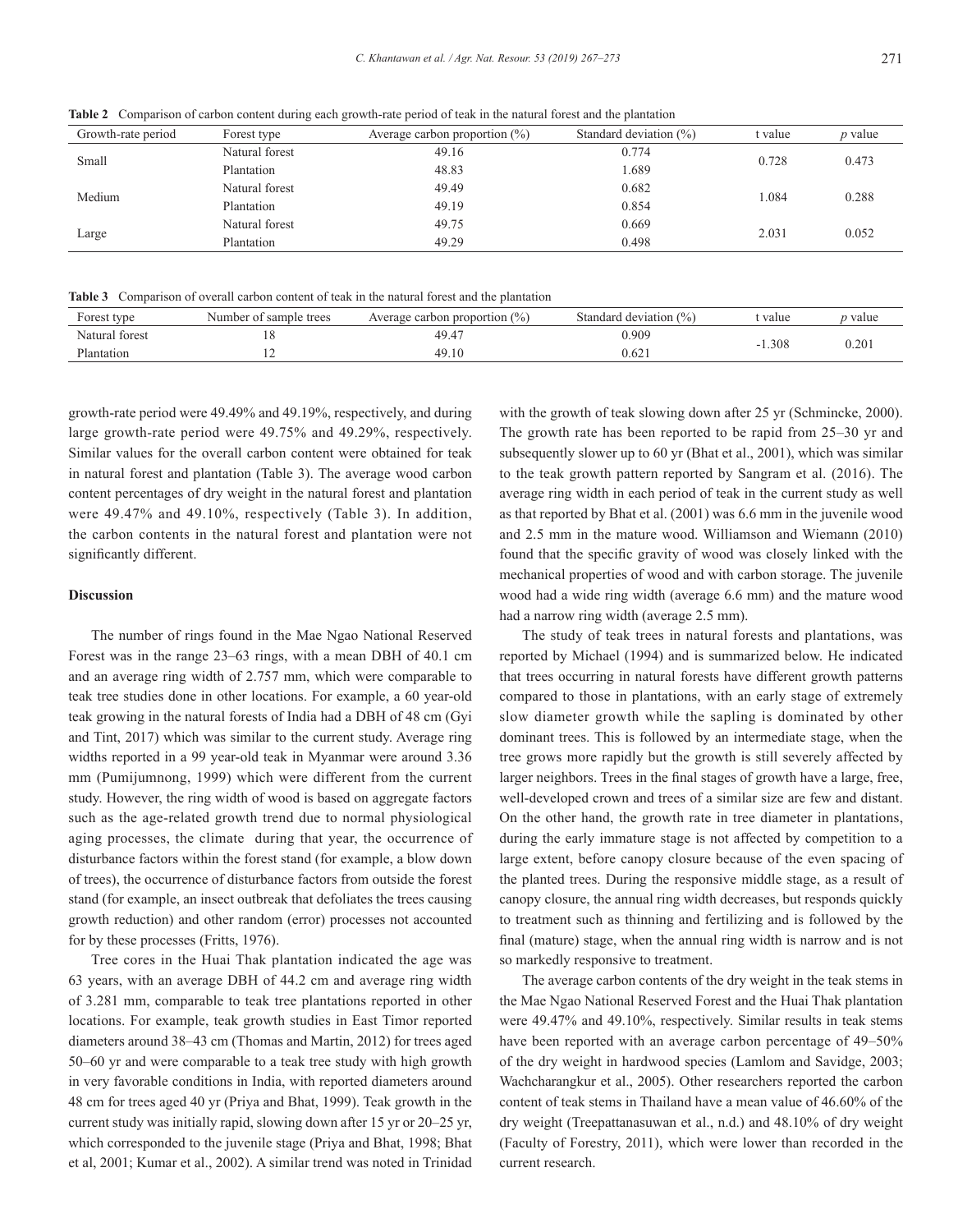The carbon content estimated in the current research was greater than the median internationally used value of 47% of the dry weight (Intergovernmental Panel on Climate Change, 2006), This difference may be because the Intergovernmental Panel on Climate Change (IPCC) value of carbon in the wood was taken from the average of above-ground biomass from various parts of the tree and the global IPCC study included trees from tropical, subtropical, temperate and boreal locations.

The carbon content in the biomass of the stem wood of teak in the current study was different from that in other studies which indicated that the percentage of carbon content on a dry weight basis in spruce, fir, beech, oak, birch and conifers was 50.1%, 51.1%, 48.6%, 49.5% and 48.5%, respectively (Weiss et al., 2000). However, the trees occurring in different forest types in Thailand have been reported to have carbon contents in the range 48–55% of biomass (Diloksumpun, 2007). The current result was consistent with Sreejesh et al. (2013), who reported that the amount of carbon content is different for different parts of trees and Thomas and Martin (2012) reported that the carbon content is different for different species.

Another important result of the current study was that the carbon content during each tree growth phase in natural forest and plantation indicated that their different annual ring widths did not have an influence on the carbon content in the wood.

The major conclusion for the current study was that for the study sites investigated, the teak carbon content was not related to the growth rate and there were no significant differences in the carbon content between the natural forest and plantation teak sites.

#### **Acknowledgements**

The authors thank Dr. Yenemurwon Omule and Dr. Nisa Leksungnoen for their tireless help, valuable comments and suggestions for this research and for offering improvements to an earlier version of this manuscript. This study was supported by The Graduate School of Kasetsart University, Bangkok, Thailand, the Laboratory of Tropical Dendrochronology, Department of Forest Management, Faculty of Forestry, Kasetsart University and the Kasetsart University Research and Development Institute (KURDI).

#### **References**

- Bettinger, P., Boston, K., Siry, J.P., Grebner, D.L. 2009. Forest management and planning. Burlington, New York, NY, USA.
- Bhat, K.M., Priya P.B., Rugmini P. 2001. Characterization of juvenile wood in teak. Wood Sci. Tech. 34: 517–532.
- Cochran, W.G. 1963. Sampling Techniques. Second edition. John Wiley and Sons, Ins., New York.
- Davis, K.P. 1966. Forest management: Regulation and valuation. McGraw-Hill, New York, NY, USA.
- Diloksumpun, S. 2007. Carbon sequestration of forest and global warming. J. Soil. Water. Conserv. 22: 40–49.
- Premyslovska, E., Slezingerova, J., Gandelova, L. 2007. Tree ring width and basic density of wood in different forest types. In: Proceedings of the Dendrosymposium 2007, Elferts, D., Brumelis, G., Gärtner, H., Helle, G., Schleser, G. (Eds.), 3rd–6th May 2007. Riga, Latvai. pp. 140–144.
- Faculty of Forestry. 2011. Guide potential of plants for promote under the program reforestation and afforestation clean development mechanism. Augsornsayam. Bangkok, Thailand.
- Ferguson, C.W. 1970. Concepts and techniques of dendrochronology. In: Berger, R. (Ed.). Scientific Methods in Medieval Archaeology. Berkeley, CA, USA. pp. 183–200.
- Franceschini, T., Bontemps, J.D., Gelhaye, P., Rittie, D., Herve, J.C., Gegout, J.C., Leban, J.M. 2010. Decreasing trend and fluctuations in the mean ring density of Norway spruce through the twentieth century. Ann. For. Sci. 67: 1–10.
- Fritts, H.C. 1976. Tree Rings and Climate. Academic Press. San Francisco, CA, USA.
- Gyi, K.K., Tint, K. 2017. Management status of natural teak forests. Yangon, Myanmar http://www.fao.org/docrep/005/AC773E/ac773e07.htm, 31 January 2017.
- Holmes, R.L. 1983. Computer-assisted quality control in tree-ring dating and measurement. Tree-Ring Bull. 43: 69–78.
- Intergovernmental Panel on Climate Change. 2006. IPCC Guidelines for National Greenhouse Gas Inventories. Intergovernmental Panel on Climate Change. IGES. Kanagawa, Japan.
- Kumar, A.N.A., Srinivasa, Y.B., Chauhan, S.S. 2002. Growth rate convergence in teak (*Tectona grandis* L.). Curr. Sci. 83: 808–809.
- Lamlom, S.H., Savidge, R.A. 2003. A reassessment of carbon content in wood: variation within and between 41 North American species. Biomass and Bioenergy. 25: 381–388.
- Madany, M., West, N.E. 1982. Comparison of two approaches for determining fire dates from tree scars. J. For. Sci. 28: 856–861.
- Majid, K., Habibollah, K., Amir, H.H., Ahmad, S. 2012. Ring width, physical and mechanical properties of eldar pine (case study on marzanabad site) Cellulose Chem. Technol. 46: 125–135.
- Matthews, R.W., Jenkins, T.A.R., Mackie, E.D., Dick, E.C. 2016. Forest yield: A handbook on forest growth and yield tables for British forestry, 1<sup>st</sup> ed. Forestry Commission, Edinburgh, UK.
- Michael, S.P. 1994. Measuring Trees and Forests, 2nd ed. Oxon: CAB International. Wallingford, UK.
- Palakit, P., Duangsathaporn, K., Siripatthanadilok, P. 2012. False ring occurrences and their identification in teak (*Tectona grandis*) in north-eastern Thailand. J. Trop. For. Sci. 24: 387–398.
- Priya, P.B., Bhat, K.M. 1998. False ring formation in teak (*Tectona grandis* L.f.) and the influence of environmental factors. For. Ecol. Manage. 108: 215–222.
- Priya, P.B., Bhat, K.M. 1999. Influence of rainfall, irrigation and age on the growth periodicity and wood structure in teak (*Tectona grandis*). IAWA J. 20: 181–192.
- Puangchit, L. 2007. Silviculture: Basic Forestation. Department of Silviculture, Faculty of Forestry, Kasetsart University. Bangkok, Thailand.
- Pumijumnong, N. 1999. Full report: Study on paieomonsoon climate in Southeast Asia with teak (*Tectona grandis* L.). The Thai Research Fund. Bangkok, Thailand.
- Rathore, A., Jasrai, Y.T. 2013. Tree ring analysis of *Tectona grandis* L.f. in Gujarat. Int. J. Eng. Sci. 4: 643–650.
- Sangram, N., Duangsathaporn, K., Poolsiri, R. 2016. Effect of gases and particulate matter from electricity generation process on the radial growth of teak plantations surrounding Mae Moh power plant, Lampang province. Agr. Nat. Resour. 50: 114–119.
- Schmincke, K.H. 2000. Teak plantations in Costa Rica Precious Woods' experience. Unasylva. 51: 29–35.
- Schweingruber, F.H. 1996. Tree ring and environment dendroecology. Swiss Federal Institute for Forest, Snow and Landscape Research. Paul Haupt. Vienna, Austria.